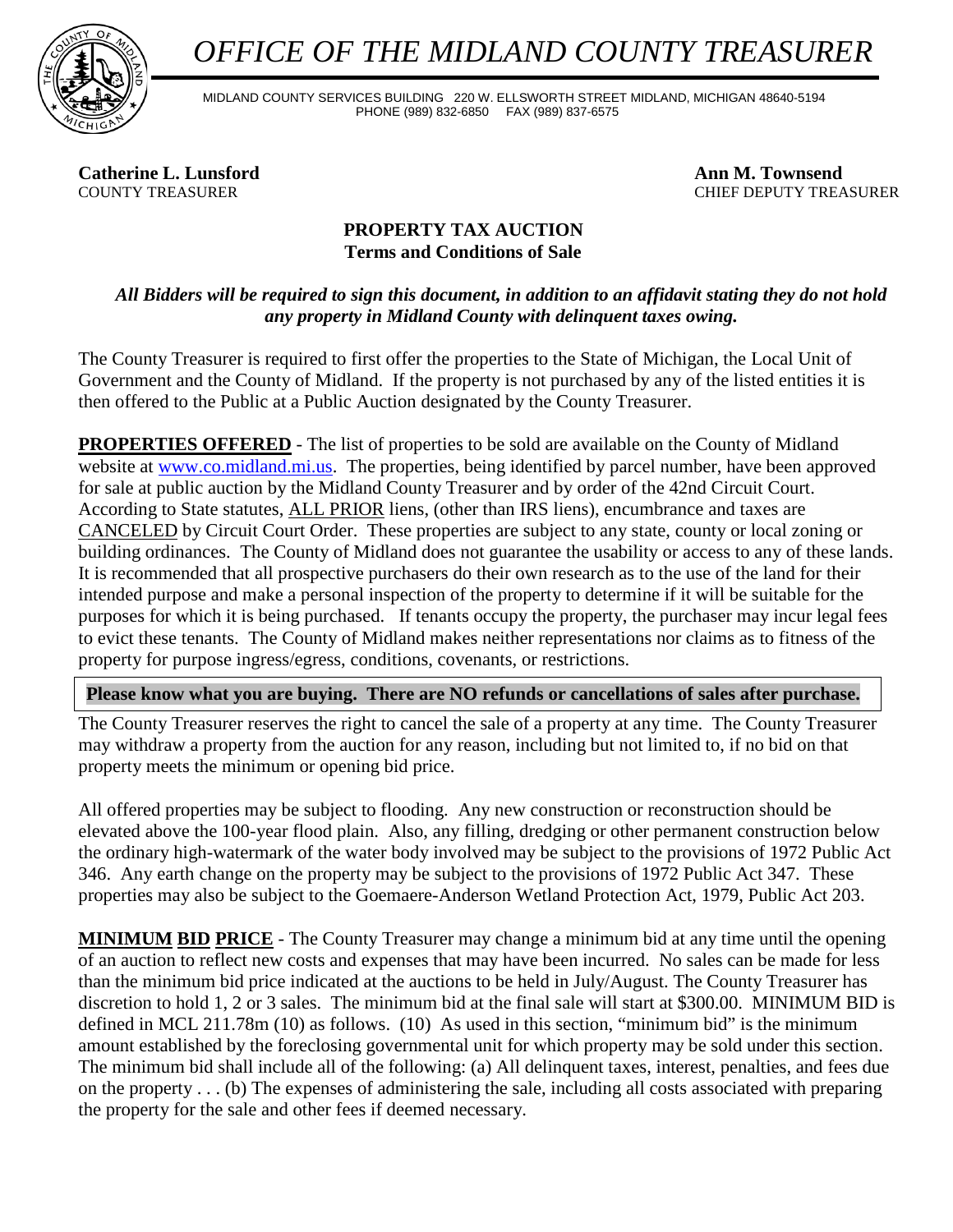**REGISTRATION** - On-site registration will begin at 4:30 PM on the day of each sale at the Office of the Midland County Treasurer. No bids will be accepted unless you have received a pre-numbered bid card. Bidders will be required to register prior to the sale. A Driver's license or Sate I.D. will be required in order to register. All sales will begin on specified dates each year in the Board of Commissioner's Room in the Midland County Services Building, unless another venue is selected. The sale will not be delayed to accommodate late registrants. Any person, corporation or association authorized to purchase property may bid on the properties offered. Any person unable to attend the sale can be represented at the sale by an agent or other representative with authority to bid and otherwise represent the person. The registered bidder is legally and financially responsible for all parcels bid upon whether representing one's self or acting as an agent. Each parcel will be sold in the order appearing on the list. Each sale will be made to the highest responsible bidder for not less than the minimum bid.

No individual or entity currently owing delinquent real property taxes to the Treasurer will be allowed to register. This includes entities whose owners and/or members owe delinquent real property taxes to the Treasurer. Furthermore, if the Treasurer discovers, after the transfer of property that an individual, entity or entity whose owners and/or managers owe delinquent real property taxes to the Treasurer has purchased real property from this auction, the Treasurer has the right to rescind the sale of any property sold to said individuals, entities and entities whose owners and/or members owe delinquent real property taxes to the Treasurer with no recourse, remedy and/or damages available to the purchaser.

- A. **Purchaser Affidavit** Each successful purchaser must sign an affidavit, according to MCL 211.78m(2), as amended by 2014 PA 501 stating that they do not hold a *de minimus* interest in any property in Midland County with delinquent taxes owing and that they are not directly or indirectly responsible for any unpaid civil fines for a violation of a city ordinance adopted under MCL 117.4 $\ell$ (including motor vehicle, parking, and blight violations)
- B. **Persons holding interest in the property at the time of foreclosure** must pay at least the original minimum bid the property was offered for at the  $1<sup>st</sup>$  auction, regardless of which sale it is sold, before receiving a deed to the property.

An oral bid accepted at public auction is a legal and binding contract to purchase. No sealed bids will be accepted and the Midland County Treasurer reserves the right to reject any or all bids. Bids will be accepted in increments of \$50.00 for minimum bids starting under \$1,000. Once the bid is \$1,000 or more, all bids will be in increments of \$100.00 or more. Once the bid is \$10,000 or more, all bids will be in increments of \$500.00 or more. Once the bid is \$20,000 or more, all bids will be in increments of \$1,000 or more.

By placing a bid, a bidder agrees not to sue the County Treasurer, the County of Midland, or any of its departments, boards, commissions, officers, employees, or agents for any claim, whether legal or equitable, arising under, or in any manner related to the conducting of this auction.

**TERMS OF SALE** -The full bid amount in addition to the summer tax amount + penalty/interest, if applicable, must be paid by Cash, Check, *Credit Card\*,* and/or certified check within two (2) hours of the completion of bidding each day of the sale. A Bank letter of credit may be accepted upon the Treasurer's approval before the sale. Letters of credit sales require a 10% non-refundable deposit at the completion of each sale with the remaining balance paid by 4:00 PM on the third business day after the sale. The balance can be paid with a personal check, cashier's check or money order. The County may prosecute any purchaser who issues a check not honored by our bank for any reason. All money orders, cashier's check and personal checks should be made payable to Midland County Treasurer. Bidders who fail to consummate any purchase will forfeit all monies paid and will also be banned from bidding in all future Midland County Treasurer Land Sale Auctions.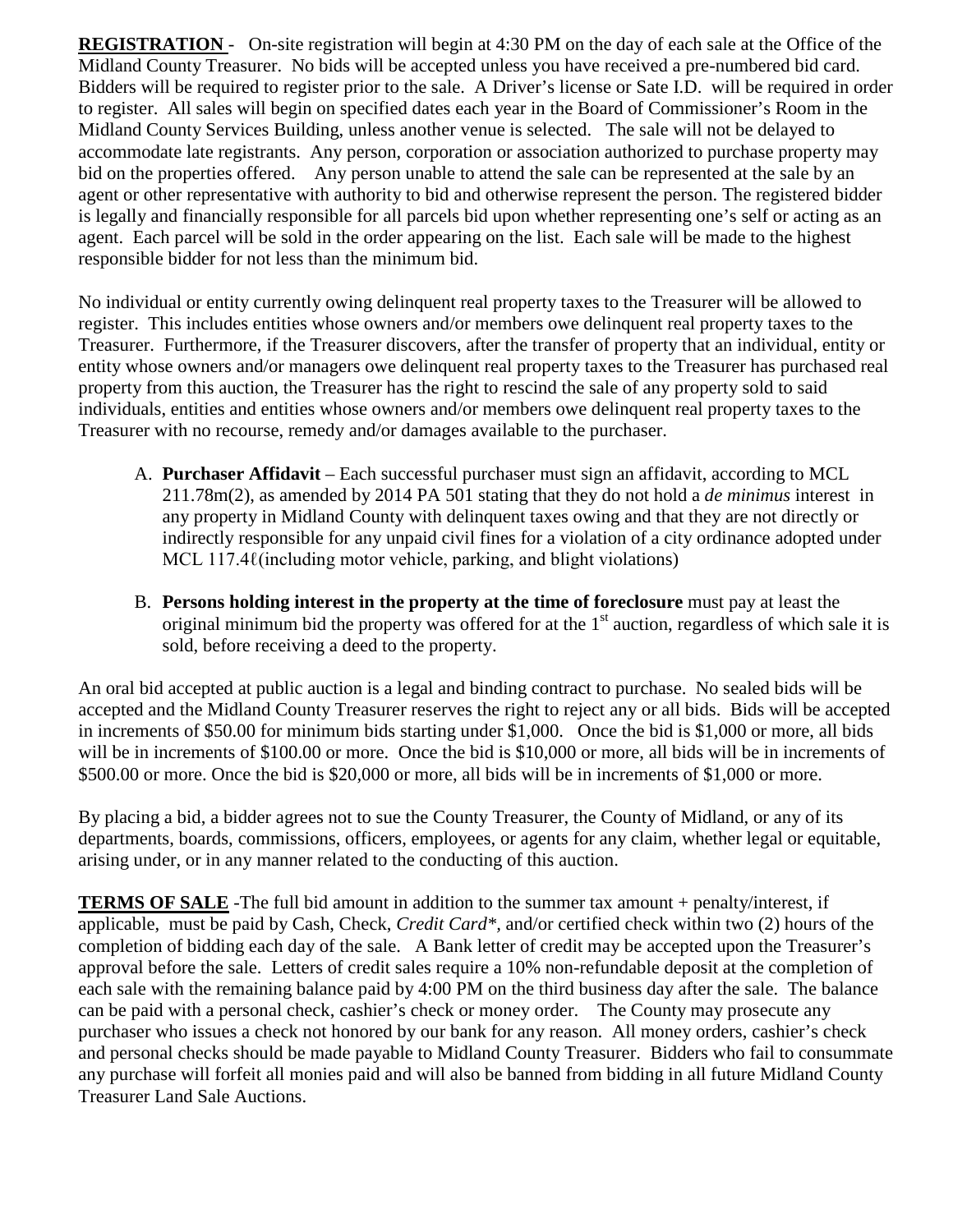Prior owners of foreclosed properties that have resulted a loss to Midland County through the foreclosure auction process and/or unpaid/extinguished Housing Commission loans will be required to pay back that loss in order to purchase any property at a Midland County Land Sale auction. The amount of loss can be obtained through the Midland County Treasurer's office.

*\*Credit cards are accepted as payment; however a 2.75% Convenience fee will be added by our Third Party credit card service provider.*

**SUMMER PROPERTY TAXES-** The current year summer property taxes are required to be paid by the successful bidder, in accordance with PA501 of 2014. The summer tax will be paid to the Midland County Treasurer in addition to the highest successful minimum bid for the purchase of the property by the bidder. The Midland County Treasurer will submit the summer tax payment to the Local Treasurer on behalf of the purchaser. The summer tax will not be refunded or reversed for any reason.

**WINTER PROPERTY TAXES-** The current year winter property taxes are the responsibility of the auction's successful bidder. The successful bidder shall contact the local unit Treasurer to ensure a bill is received and shall pay the winter tax to the local Township or City Treasurer in which the property is located.

**DEED TO PROPERTY** - Successful bidders will be issued a receipt for their purchases, upon payment. A Quit Claim Deed will be executed and recorded with the Midland County Register of Deeds within 30 days. The deed will be mailed to the successful purchaser upon completion of the recording. If deeds are lost, misplaced or stolen, certified deeds are obtainable through the Midland County Register of Deeds office. The purchaser of any property will be responsible for all the property taxes assessed for the current and future years.

**TITLE INSURANCE**- Title insurance companies may or may not issue title insurance on properties purchased at this sale. The County makes no representation as to the availability of title insurance and the unavailability of title insurance is not a grounds for reconveyance to the County. The purchaser may incur legal costs for quiet title action to satisfy the requirements of title insurance companies in order to obtain title insurance.

**SPECIAL ASSESSMENTS & CONDOMINIUM FEES** - All bidders should contact city or township offices to determine if there are any outstanding bonded assessments for future tax years on the properties being offered. They should also check for other assessments, which may include but are not limited to County Drain, Road Commission or other Local Government assessments such as weed cutting, sewer, debris removal, demolitions and recorded non-exempt liens. Buyers of condominium property are responsible for any and all condominium association dues, fees or costs assessed to the property on or after the date of foreclosure of the property.

**POSSESSION OF PROPERTY** - We recommend that no purchaser take physical possession of any property purchased until a deed has been executed and delivered to the purchaser. No activities will be conducted on the site other than a baseline environmental assessment. However, steps should be taken immediately to protect your equity in this property, i.e., secure the property against entry if vacant; obtain insurance on the property, etc. Additionally, buyers are responsible for contacting local units of government to prevent possible demolition of structures situated on parcels.

**PROPERTY CONDITIONS** - Purchaser accepts the premises in its present condition, i.e., **"AS IS"**, and releases the Midland County Treasurer, employees and agents from all liability whatsoever arising from any condition of the premises, whether now known or subsequently discovered, including but not limited to all claims based on environmental contamination of the premises and any lead paint..